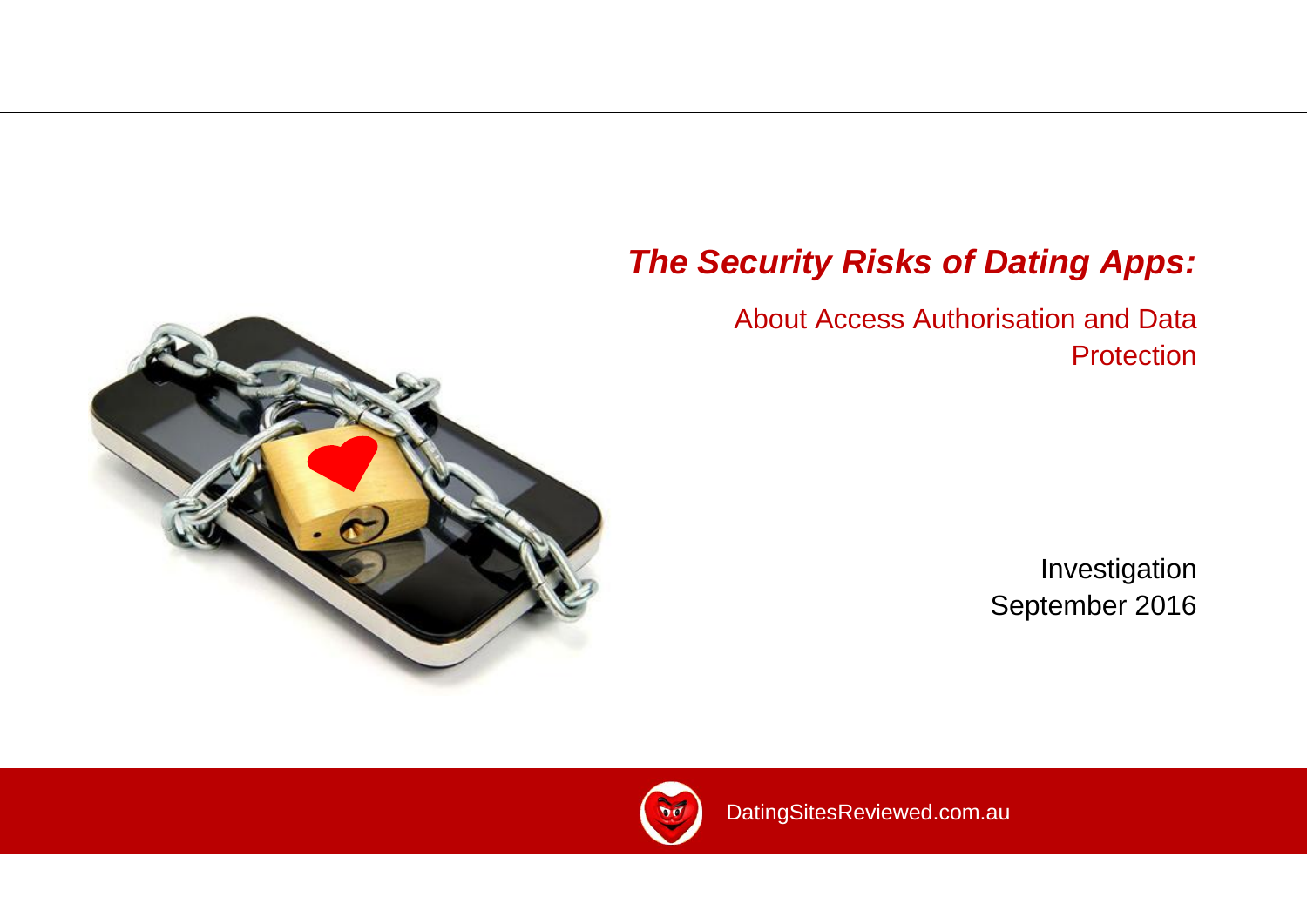# $\checkmark$  13 Australian dating apps were tested.

- $\checkmark$  Alarmingly, many of the apps that we tested were able to very easily access smartphone data.
- $\checkmark$  Apps from online dating agencies were the safest.

# **Summary Foreword**

What exactly do we know about the use of dating apps? Apps are downloaded quickly and deleted again just as fast if we don't like them – but are you aware of what happens to your data?

In our investigation, we have dealt with the subject and have examined the most popular dating apps and their user access permissions.

We therefore wish you an enlightening read that brings insight.

#### WWW.LEADINGDATINGSITES.CO.UK



For more information. please contact:

**Dirk Pflitsch** metaflake.org **Western Gateway 21 Capital East, 17** E16 1AS London **UNITED KINGDOM** press@leadingdatingsites.co.uk

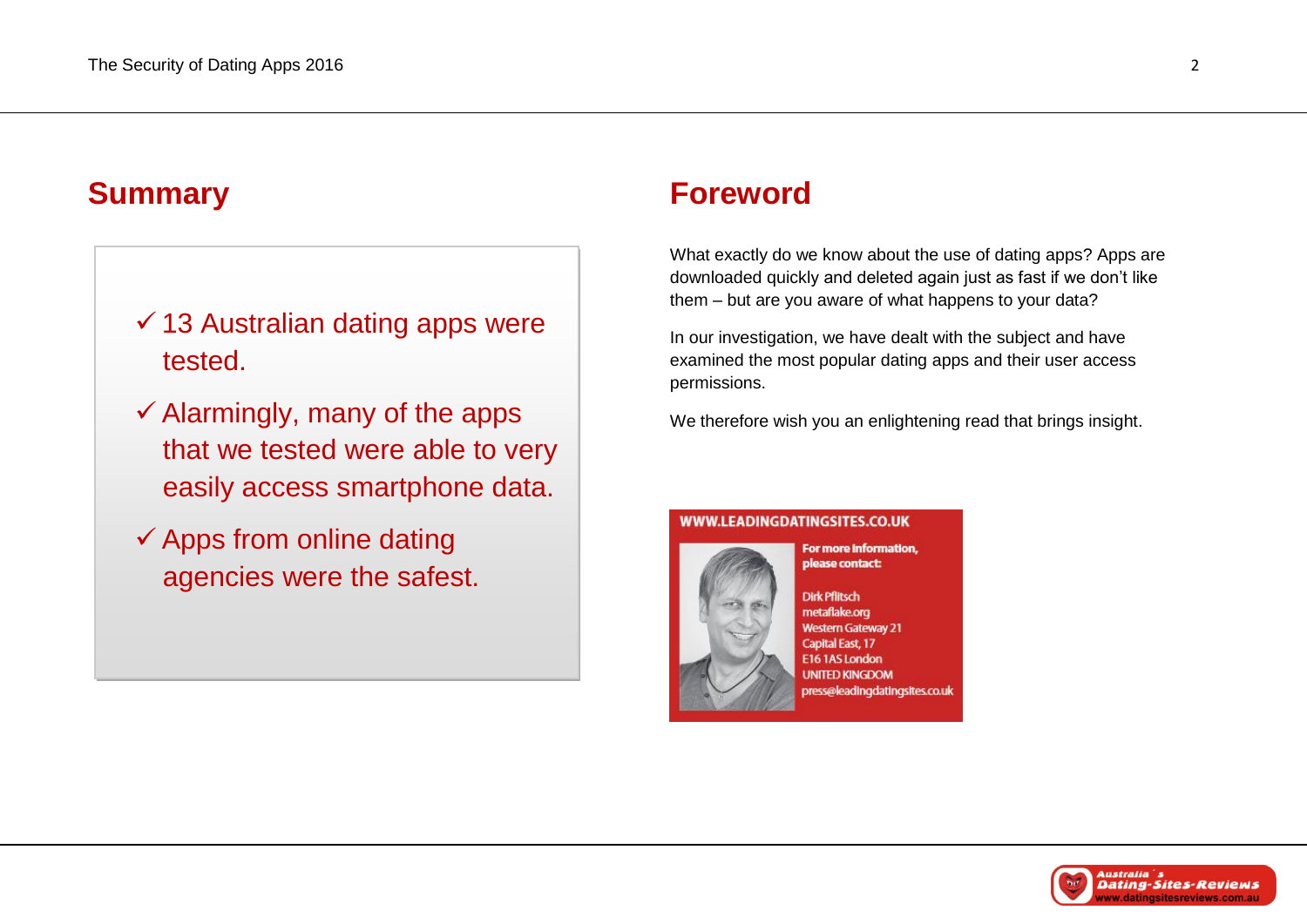# **Investigation of the US Dating App Market**

At the beginning of February 2016, Flexera investigated the risks that online dating apps exposed the likes of BYOD (Bring Your Own Device). The focus was on US dating apps that ran on the iOS, primarily concentrating on the risk that people posed to themselves while using mobile flirt apps on company devices. Most employers are completely unaware of the security risks themselves. Many use smartphones and tablets for dating and other leisure activities on devices primarily geared towards work and business.

#### **So what does this mean for dating apps in Australia?**

DatingSitesReviews.com.au took some time in September 2016 to examine the 13 most popular mobile dating apps for Android systems in Australia. Our aim was to find out just how liberal the access permissions were. The factors we chose to find the most popular include the number of downloads, how many members they had as well as comments and user feedback. In this case, we have left out apps that focus purely on sex.

# **Percentage distribution of the largest dating apps in Australia**



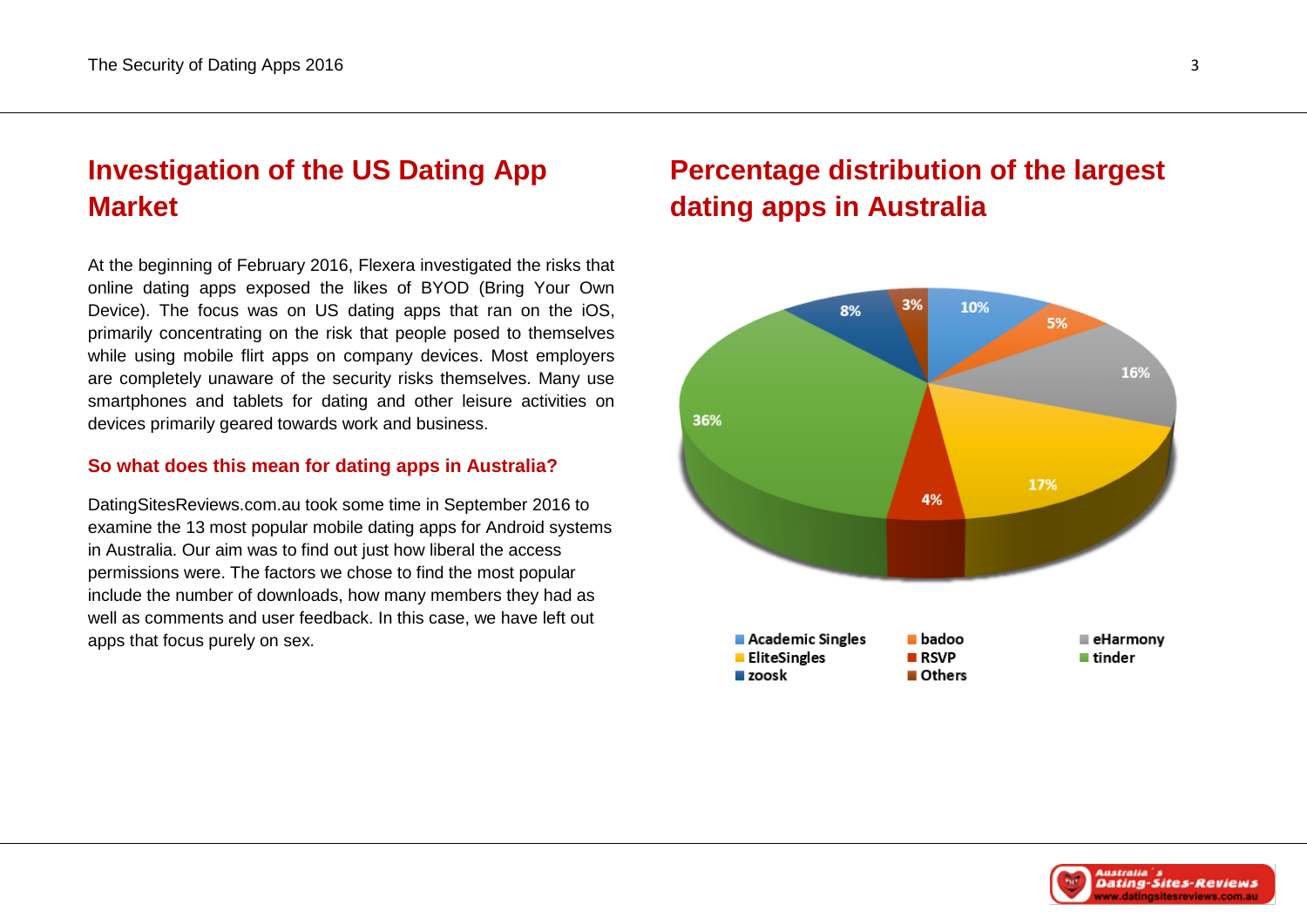### **Here Are the Dating Apps We Analysed**

|                     | AcademicSingles With one million users, AcademicSingles is a new and fast-growing matchmaking site in Australia.                                      |
|---------------------|-------------------------------------------------------------------------------------------------------------------------------------------------------|
| badoo               | More of a social app that focuses on dating, Badoo has connected singles since 2006 and there are 250<br>million profiles globally.                   |
| eHarmony            | One of the oldest matchmaking sites, eHarmony has grown in Australia. Over here, there are 1.5 million<br>Australian members and was founded in 2007. |
| <b>EliteSingles</b> | Beginning in 2009, EliteSingles offers 1.6 million members in Australia and works by matchmaking.                                                     |
| happn               | Slowly gaining popularity Australia, Happn enjoys over 10 million users internationally.                                                              |
| Lovoo               | Straight out of Germany, Lovoo has five million members worldwide.                                                                                    |
| match.com           | Match.com is US-based with 60 million members and quite popular in Australia as well.                                                                 |
| <b>OasisActive</b>  | Launched in 2008, OasisActive is an Australian original with 1.6 million members in Australia and 11<br>million members globally.                     |
| <b>POF</b>          | Another famous dating platform, PlentyOfFish started in 2003 and now boasts three million members<br>online daily.                                    |
| <b>RSVP</b>         | Another uniquely Australian dating site, RSVP can boast 400,000 singles from all over the country and<br>1,200 joining every day.                     |
| <b>Skout</b>        | A speedy and fun dating app that has around 5 million members in 100 countries.                                                                       |
| tinder              | One of the most famous dating apps, Tinder was founded in 2012 and can boast 3.4 million users in<br>Australia alone.                                 |
| zoosk               | Beginning as an app for Facebook in 2007, Zoosk app now boasts 60 million people worldwide, a big<br>leap from its beginnings!                        |

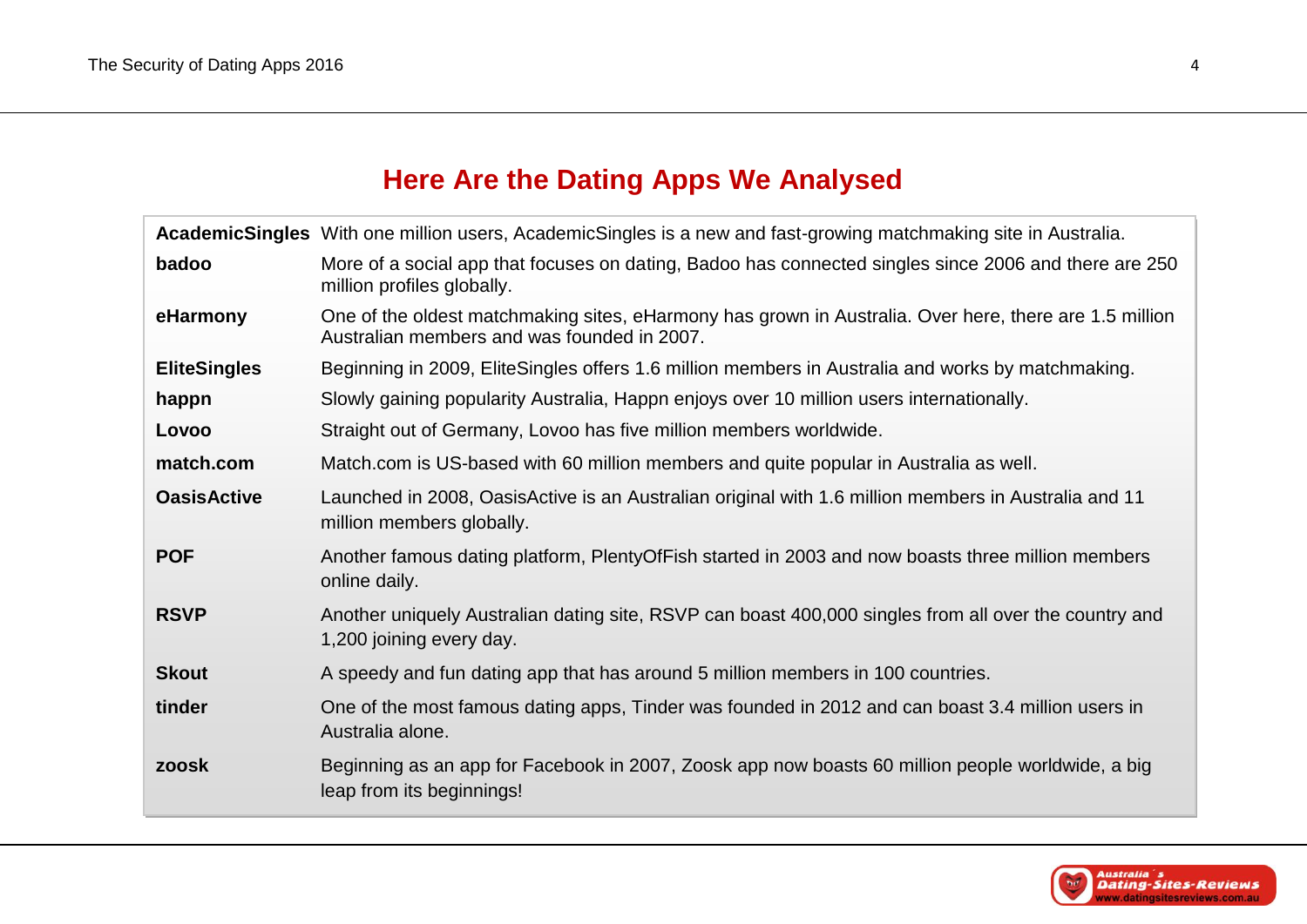### **Criteria We Focused On**

With these 13 dating apps we've used the opportunity to examine these access permissions such as the data they demand users hand over in order to use the service, but fail to protect: in -app purchases, location, access to camera and microphone, SMS,

photos/media/data, social network, Bluetooth and other miscellaneous factors.

Later on we'll show what other liberties dating apps can take by using these permissions.

### **Results of the Investigation of Australian Dating Apps**

The following infographic shows a summary of which access permissions each of the 13 apps take advantage of:

### **Access Permissions of Leading Dating Apps**



© datingsitesreviews.com.au

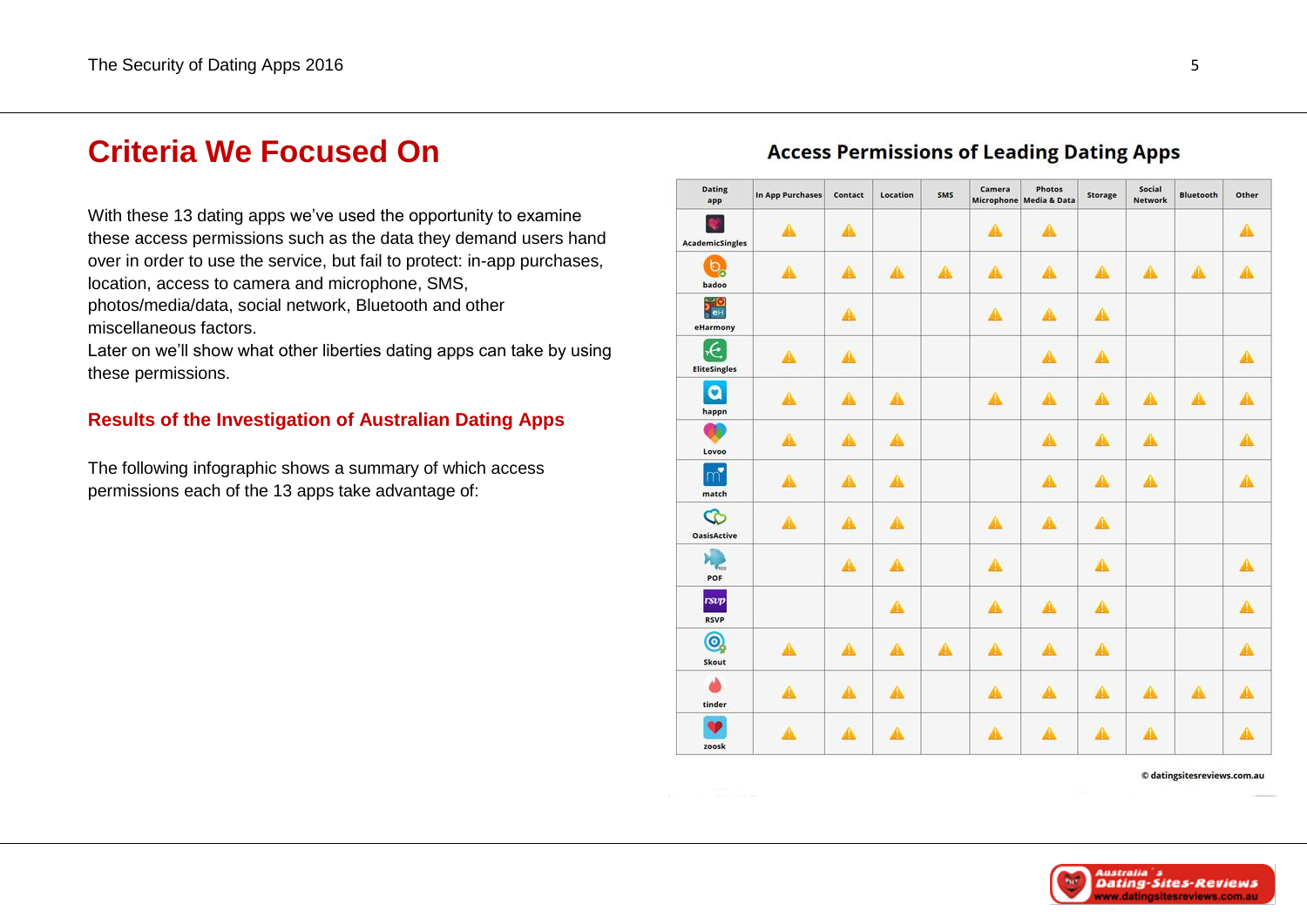# **The Results of Our Survey**

- $\checkmark$  100 percent of all apps that we tested required users to allow access to photos, media and other data.
- $\checkmark$  85 percent of the reviewed dating apps we tested (among them OasisActive, Skout and Badoo) demand access to the smartphone's camera and microphone functions.
- $\checkmark$  78 percent of apps investigated required users to share their location.
- $\checkmark$  23 percent of the apps we test can activate a smartphone's Bluetooth device, therefore sharing information with other devices.
- $\checkmark$  15 percent of apps require access permission to the phone's SMS function, i.e. reading and sending text messages.

We cannot entirely say just how liberal dating apps are with these permissions. It has been noted, however, that those from traditional matchmaking sites like EliteSingles are often far less invasive in comparison to those offered for "free" i.e., Badoo or Tinder.

This list is of course only a current snapshot of dating apps at the moment (09/2016). As new updates come, these apps may either remove or add such access permissions. Whatever measures you may want to use in order to keep yourself and your data safe are explained in our online dating advice.

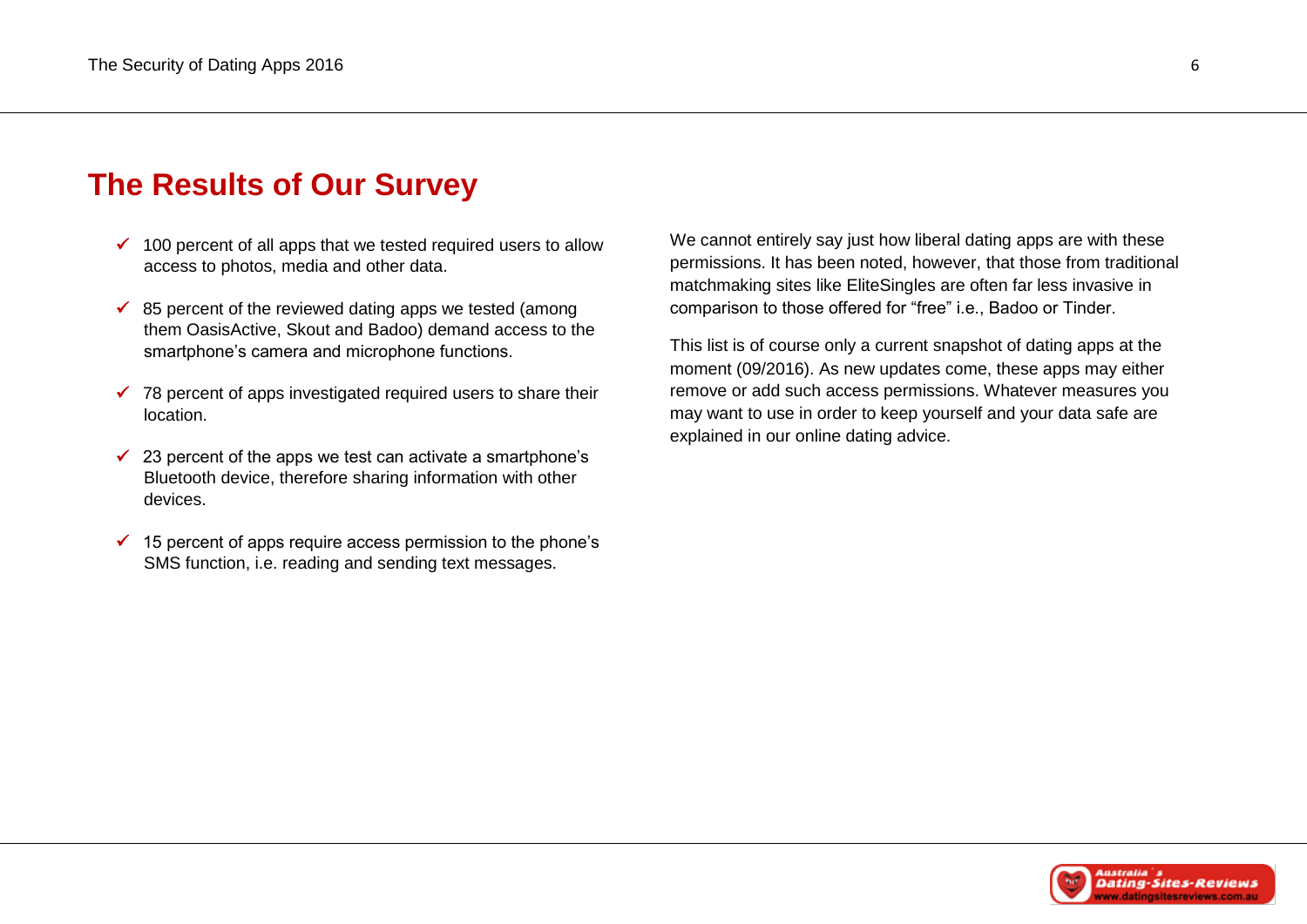# **What Each Permission Means (and Possible Consequences)**

#### **1. In-App Purchases**

"In-app purchases" are extra special features that users can buy in the app itself: for example, activating new functions like starting up a subscription to the service.

#### **2. Contact**

By taking contact, the app can use whatever contacts you have on your device. It can also read and even change these contacts.

#### **3. Location**

A downloaded app can take the location of your device and detect where it is. With this access the app can, among other things…

The app you downloaded can find out where your device is location and detect it. Using this access, it can…

- $\checkmark$  Find your rough location (based on your network).
- $\checkmark$  Find your exact location (through both GPS and network).
- $\checkmark$  Switch your GPS access on and off.

### **4. SMS**

SMS and MMS functions on your smartphone may be used by the dating app. Functions can include using text, pictures and video messages. With access, it may also include (among other things):

- $\checkmark$  Receiving SMS.
- $\checkmark$  Reading SMS/MMS.
- $\checkmark$  Receive MMS, for example, pictures and videos.
- $\checkmark$  Process your SMS or MMS.
- $\checkmark$  Send an SMS, for which you would incur fees.

#### **5. Camera/Microphone**

Apps downloaded ask for camera and microphone access to your smartphone. With access, they can among other things:

- $\checkmark$  Record pictures and videos.
- Record sounds.

### **6. Photos/Media/Data**

Data you've saved on your mobile device can also be used by the app. Using this access, among other things it can:

- $\checkmark$  Reading your USB content (i.e., your SD card).
- $\checkmark$  Changing your USB-saved content or deleting it.
- $\checkmark$  Formatting your external storage.
- $\checkmark$  Turning your external storage on or off.

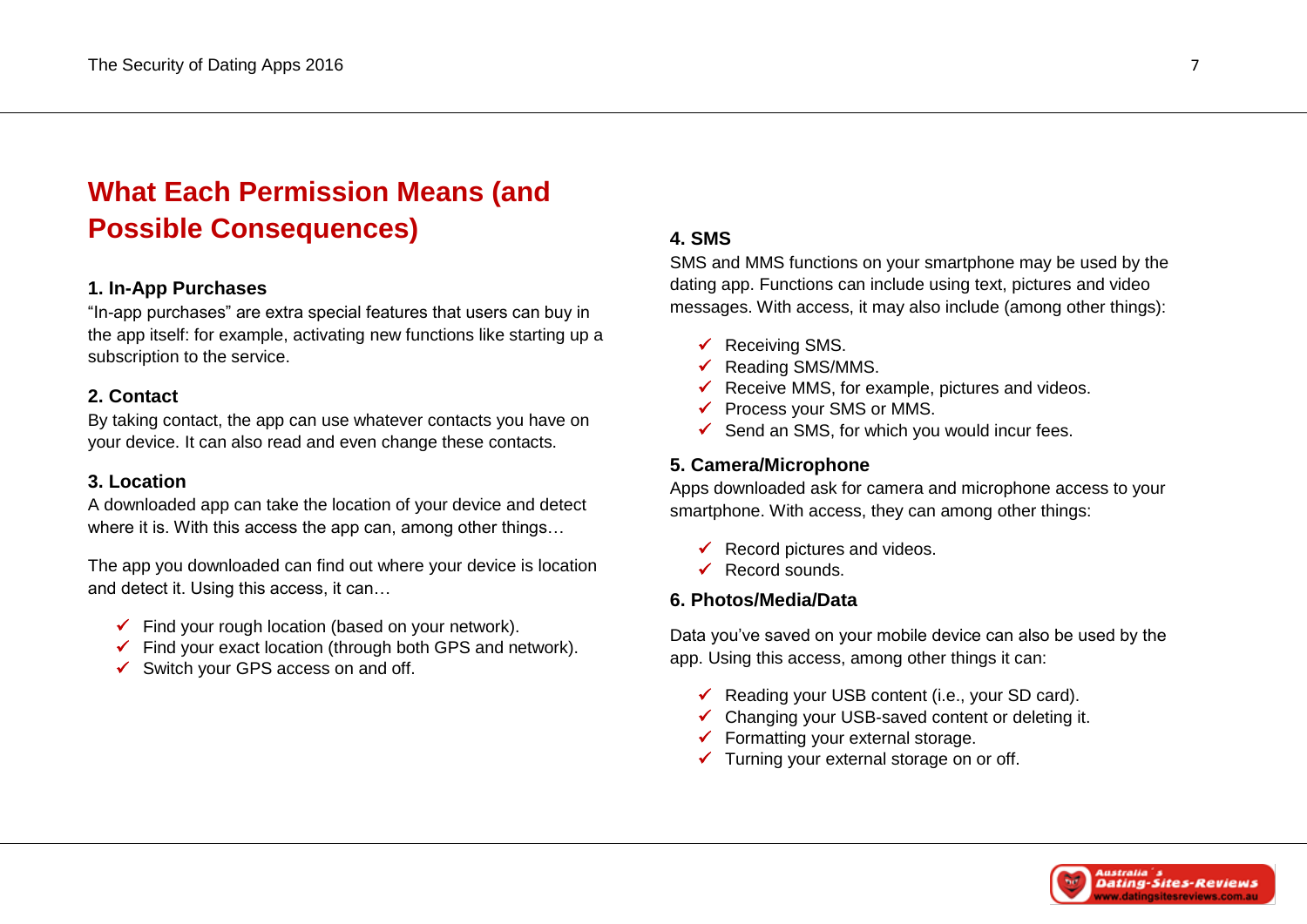### **7. Storage**

If it wants to, this means the app is able to change any saved information kept on your device. Using this access it can:

- $\checkmark$  Change or delete the content on your USB storage.
- $\checkmark$  Read the content on your USB storage.

### **8**. **Social Networking**

The app is able to access whatever social network you happen to use (Facebook, Twitter, Instagram etc.) and even share your information on those sites. This can include:

- Reading your timeline.
- $\checkmark$  Posting things to your timeline.

### **9. Bluetooth**

Apps are given the permission to activate your device's Bluetooth feature and hence share your data. It can:

- $\checkmark$  Access your Bluetooth freely.
- $\checkmark$  Connect with other Bluetooth devices.

### **10. Other**

The dating app receives permission to use your personal settings as it wishes. Among other things, this access may include:

- $\checkmark$  Searching for data on the Internet.
- $\checkmark$  Calling up network connections.
- $\checkmark$  Implement a start.
- $\checkmark$  Control the vibrational settings.
- $\checkmark$  Deactivate resting mode.
- $\checkmark$  Deactivate resting mode.
- $\checkmark$  Connect with and separate from wifi connections.
- $\checkmark$  Change your network connection activity.